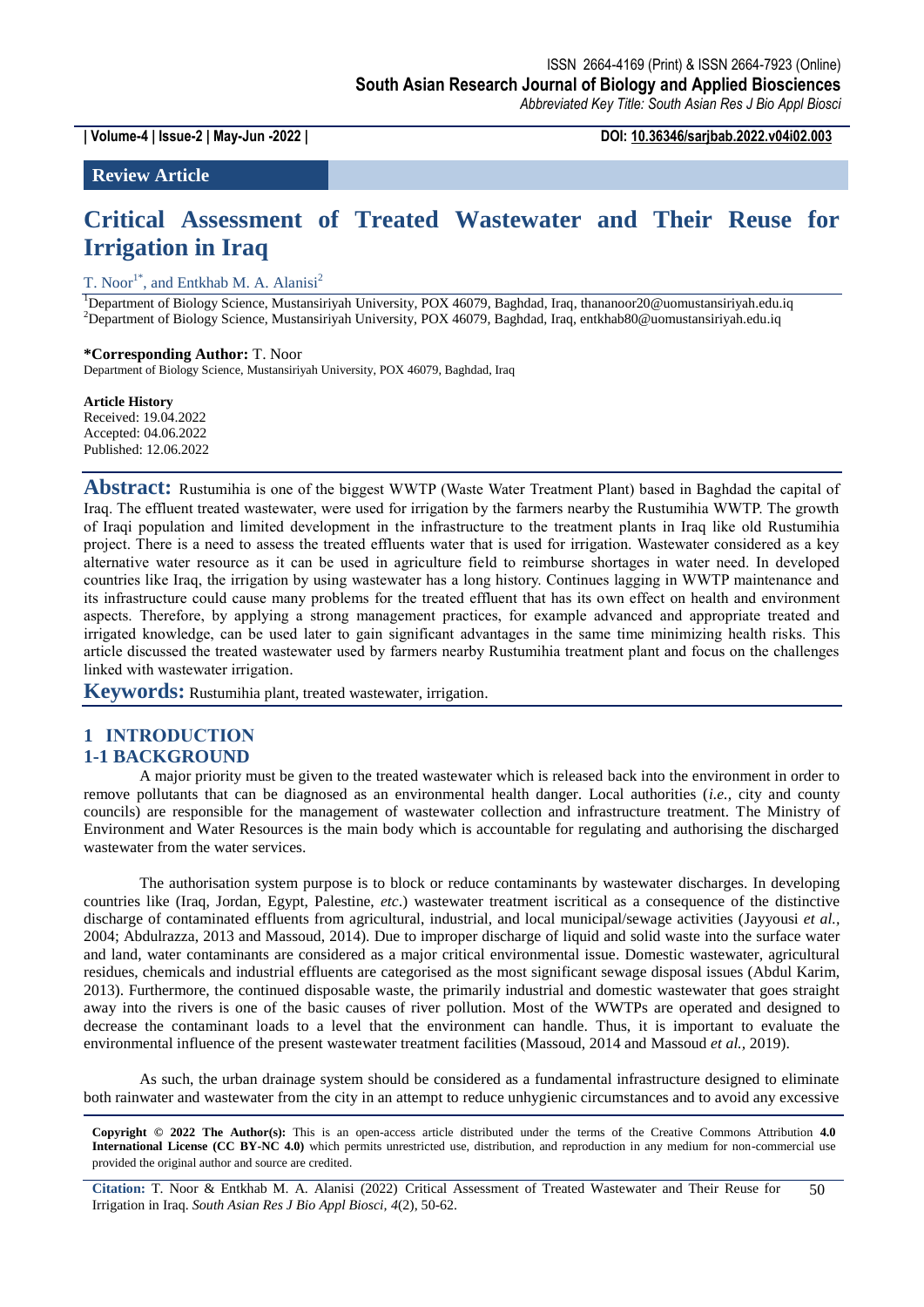destruction caused by flooding (Adila, 2011). In 1981, Haist and Partners designed the Rustumihia wastewater plant. Rustumihia is one of the oldest wastewater treatment plants in Baghdad/Iraq which supply public health services to more third of whole Baghdad population habitant (Aenab and Singh, 2015). It is located in the southeastern part of Baghdad and its 2 kilometers away from the closest resident population area. The nature of the land for this sanitation project was an agricultural type (Abdul Hameed *et al,* 2010) Through Rustumihia, All the treated waste was disposed with automatic ways into Diyala river stream. The effluents quality was based on the Iraqi standards of effluent wastes disposal into the receiving waters (AbdulKarim, 2013). AL-Samawi, (2008) studied Al-Rustumihia WWTP efficiency performance before and after rehabilitation in order to confirm the rehabilitated work efficiency. His results displayed that the Rustumihia WWTP effluent discharge into Diyala River did not meet the Iraqi effluent standards. On the other hand, all biological processing results clarify an obvious biological concern. All the results revealed distinctly that the rehabilitated program had no considerable effect on ameliorating the actual state of negligence.

(Aenab and Singh 2015), estimated the performance and effectiveness of the sewage treatment plants in Baghdad for both Al-Risafa and Al-Karkh sides. All the calculations were carried out on the average basement and the peak capacity of each plant according to the population growth rates with three values in Baghdad for the period between 2005 and 2025. The study demonstrated that the treatment efficiency deficit ratio would reach 273% in the next coming fifteen years in Rustumihia WWTP. Moreover, at Al-Karkh sewage treatment plant, the situation is more complicated as the shortage in the treatment adequacy will reach 700%. It is important to understand the main concentrations, the variation range of the chemical parameters and the ratios that are used to elucidate the wastewater quality to maintain warranty for the suited design and size of the treatment facilities.



**Image captured by Google earth 2010 for Rustumihia WWTP**

### **1-2 The importance Quality parameters in the agricultural use of wastewaters**

According to Aziz and Aws (2012), a new regulation, No. 25 for the year 1967, was issued by the Iraqi government regarding the protection of stream and water tanks from pollution. The legalization prohibits any kind of wastewater discharge into the main water body without requesting a particular permit issued by the health administration. This law controlled the quantity and quality of discharged wastewater into the natural sources.

### **Table 1: Quality standard for water sources according to Regulation 25, issued by the Iraqi government (Aziz and Aws 2012)**

| <b>Constituents</b> |                           | <b>Units</b>             | Con. Level                        |
|---------------------|---------------------------|--------------------------|-----------------------------------|
| $\mathbf{1}$        | Colour                    | $\overline{\phantom{0}}$ | Normal                            |
| $\overline{c}$      | Temperature               | $\overline{\phantom{0}}$ |                                   |
| 3                   | Suspended solid           | $\overline{\phantom{a}}$ | $\overline{\phantom{a}}$          |
| $\overline{4}$      | <b>PH</b>                 | $\overline{\phantom{a}}$ | $6.5 - 6.8$                       |
| 5                   | Dissolved Oxygen          | Mg/L                     | More than 5                       |
| 6                   | BOD <sub>5</sub>          | 66                       | Less than 3                       |
| 7                   | $COD (Cr2O7 method)$      | $\zeta\,\zeta$           |                                   |
| $\,8\,$             | Cyanide CN <sup>-</sup>   | $\zeta\,\zeta$           | 0.02                              |
| 9                   | Fluoride F                | $\zeta\,\zeta$           | 0.02 or more as naturally present |
| 10                  | Free chlorine             | 66                       | Trace                             |
| 11                  | Chloride                  | 66                       | 200 or more as naturally present  |
| 12                  | Phenol                    | 66                       | 0.005                             |
| 13                  | Sulphate                  | 66                       | 200 or more as naturally present  |
| 14                  | Nitrate(No <sub>3</sub> ) | 66                       | 15                                |

© South Asian Research Publication, Bangladesh Journal Homepage: www.sarpublication.com 51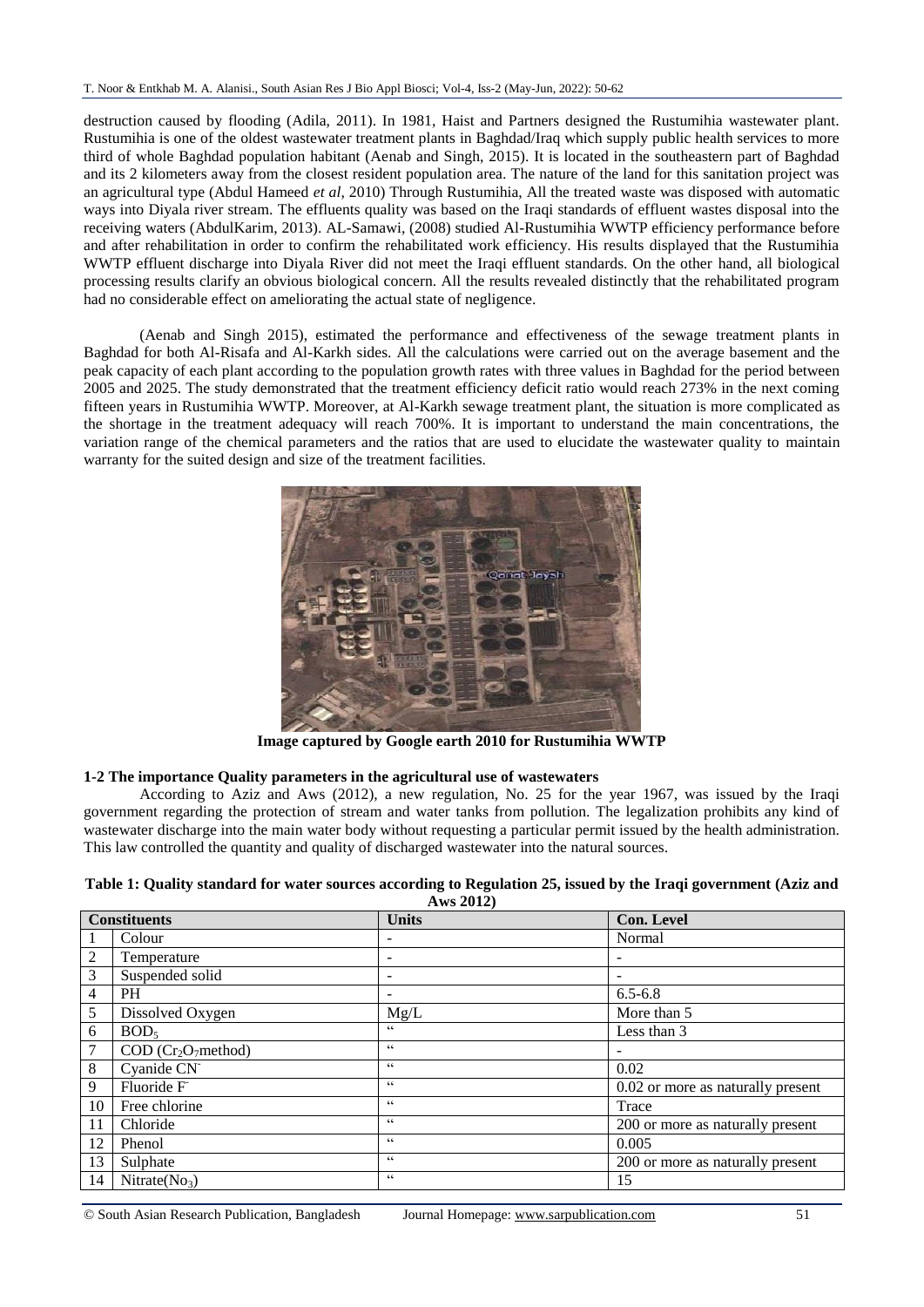| <b>Constituents</b> |                                         | <b>Units</b>                   | <b>Con. Level</b>        |  |
|---------------------|-----------------------------------------|--------------------------------|--------------------------|--|
| 15                  | Phosphate $(PO4)$                       | 66                             | 0.4                      |  |
| 16                  | Ammonium $(NH4)$                        | $\zeta\,\zeta$                 | $\overline{1.0}$         |  |
| 17                  | <b>DDT</b>                              | $\zeta\,\zeta$                 | $\overline{\text{N.L.}}$ |  |
| 18                  | Lead(pb)                                | $\zeta\,\zeta$                 | 0.05                     |  |
| 19                  | Arsenic AS                              | $\zeta\,\zeta$                 | 0.05                     |  |
| 20                  | Copper Cu                               | $\zeta\,\zeta$                 | 0.05                     |  |
| 21                  | Nickel Ni                               | $\zeta\,\zeta$                 | 0.1                      |  |
| 22                  | Selenium Se                             | $\zeta\,\zeta$                 | 0.01                     |  |
| 23                  | Mercury Hg                              | $\zeta\,\zeta$                 | 0.001                    |  |
| 24                  | Cadmium Cd                              | $\sqrt{6}$                     | 0.005                    |  |
| 25                  | Zinc Zn                                 | Mg/L                           | 0.5                      |  |
| 26                  | Chromium Cr                             | $\overline{\omega}$            | 0.05                     |  |
| $\overline{27}$     | Aluminum Al                             | $\zeta\,\zeta$                 | 0.1                      |  |
| 28                  | Barium Ba                               | $\zeta\,\zeta$                 | $\overline{1.0}$         |  |
| 29                  | Boron B                                 | $\zeta\,\zeta$                 | 1.0                      |  |
| 30                  | Cobalt Co                               | $\zeta\,\zeta$                 | 0.05                     |  |
| 31                  | Iron Fe                                 | $\zeta\,\zeta$                 | 0.3                      |  |
| 32                  | Manganese Mn                            | $\zeta\,\zeta$                 | 0.1                      |  |
| 33                  | Silver Ag                               | $\zeta\,\zeta$                 | 0.01                     |  |
| 34                  | Total hydrocarbons and their            | For detail refer to regulation | $\overline{\phantom{a}}$ |  |
|                     | compounds                               | No.25                          |                          |  |
| $\overline{35}$     | Sulfide S                               | $\overline{a}$                 | $\bar{\phantom{a}}$      |  |
| 36                  | Ammonia N as $NH3$                      | $\overline{a}$                 | $\frac{1}{2}$            |  |
| 37                  | Ammonia gas (NaS free NH <sub>3</sub> ) | $\Box$                         | $\blacksquare$           |  |
| 38                  | Sulphur dioxide (So <sub>2</sub> )      | $\overline{a}$                 | $\overline{a}$           |  |
| 39                  | Petroleum Alcohol                       | $\overline{a}$                 | $\overline{\phantom{a}}$ |  |
| 40                  | Calcium Carbide (CaC)                   | $\overline{a}$                 | $\overline{a}$           |  |
| 41                  | Organic Solvents                        | $\overline{\phantom{a}}$       | $\blacksquare$           |  |
| 42                  | Benzene                                 | $\overline{a}$                 | $\overline{a}$           |  |
| 43                  | Chlorobenzene                           | $\overline{\phantom{a}}$       | $\overline{\phantom{a}}$ |  |
| 44                  | <b>TNT</b>                              | $\overline{a}$                 | $\sim$                   |  |
| 45                  | <b>Bromine</b>                          | $\overline{\phantom{a}}$       | $\overline{\phantom{a}}$ |  |

Major amounts of wastewater usually come from an urban area that has sewer networks. The sewage composition depends on the urban area characteristics. The treatment process is mainly affected by the suspended solids, phosphorus, ammonia, BOD<sub>5</sub> and organic nitrogen. In fact, domestic wastewater sewage is infected with viruses, protozoa, pathogenic organisms, helminths eggs, and bacteria. Baghdad city has three main sewage treatment plants:

- 1. The old Rustamiyah treatment plant, design capacity (175,000)  $\text{m}^3/\text{d}^{-1}$ .
- 2. Karkh treatment plant, design capacity  $(205,000)$  m<sup>3</sup>/d<sup>-1</sup>.
- 3. New Rustamiyah treatment plant, design capacity (300,000)  $\text{m}^3/\text{d}^{-1}$ .

In Iraq, the treated sewage waste is about  $(580)$  million m<sup>3</sup>. The estimated water that is used for agriculture is  $(15000)$  m<sup>3</sup>/ha, which helps to irrigate around  $(38666)$  ha.

| Table 2: Treatment plants in Bagndad and some politically concentrations mg/L |                  |            |            |     |                 |        |                 |                 |
|-------------------------------------------------------------------------------|------------------|------------|------------|-----|-----------------|--------|-----------------|-----------------|
| <b>Project name</b>                                                           | BOD <sub>5</sub> | <b>COD</b> | <b>TDS</b> | S.S | PO <sub>4</sub> | $SO_4$ | NH <sub>3</sub> | NO <sub>3</sub> |
| <b>Karkh sewage</b>                                                           | 15               | 86         | 26         | 44  | 36              | 9.5    | 1.8             |                 |
|                                                                               | 22               | 95         | 34         | 43  | 31              | 7.8    | 1.4             |                 |
|                                                                               | 17               | 81         | 21         | 51  | 30              | 8.6    | 1.6             |                 |
| Old Rustumihia sewage                                                         | 50               | 92         | 1766       | 99  | 3.2             |        |                 |                 |
|                                                                               | 55               | 97         | 1734       | 100 | 2.9             |        |                 |                 |
|                                                                               | 58               | 94         | 1801       | 87  | 2.6             |        |                 |                 |
| <b>New Rustumihia sewage</b>                                                  | 35               | 146        | 2507       | 20  | 7.9             |        |                 |                 |
|                                                                               | 38               | 143        | 2201       | 19  | 8.3             |        |                 |                 |
|                                                                               | 43               | 138        | 2224       | 23  | 8.6             |        |                 |                 |

# **Table 2: Treatment plants in Baghdad and some pollutant concentrations mg/L**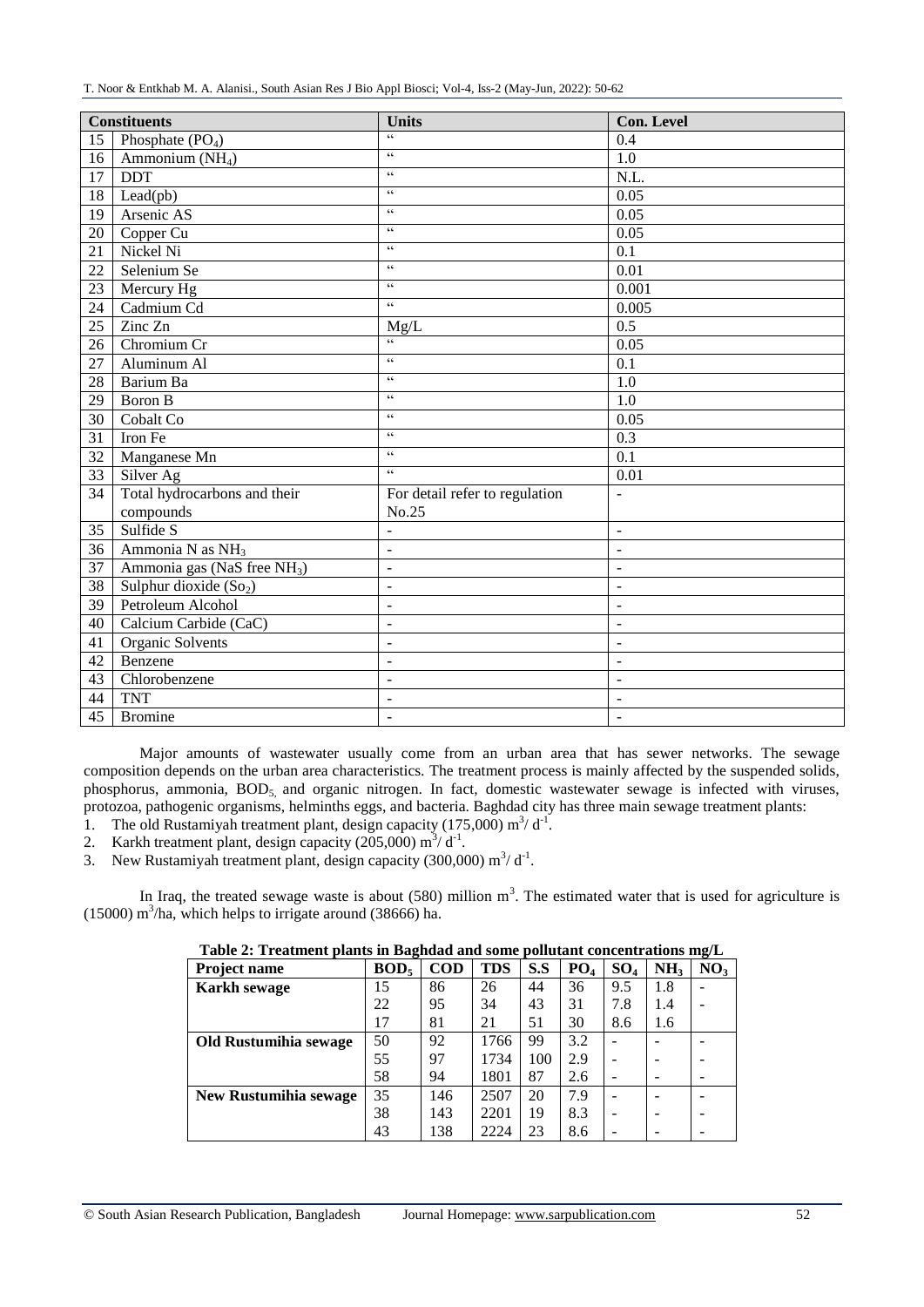### **1-3 Parameters of agricultural significance**

Generally, flood and watering cans, the so-called furrow irrigation, are the main means used by farmers to irrigate the peri-urban and urban (Martijin and Redwood, 2005; Drechsel *et al*., 2006; Keraita *et al*., 2010 and Massoud *et al.,* 2019). Farmers should be advised when choosing irrigation methods via extension services to maintain the quality of the supplied water (Amponsah *et al.,* 2016). The opportunitiesfor harvest contamination with health risk issues like pathogens are quite high during the irrigation process; there are environmental implications and potential health risks (Alegbeleye and Sant'Ana, 2020). Certainly, the choice does not only rely on water affordability but also on water quality, labor availability, tenure security and other output factors. Predominantly, suitable water hoses are not obtainable and they usually are much expensiveto afford. The lowest cost method is the flood irrigation if the topography is convenientor laborers can afford a pump. On the other hand, water use efficiency is considered the least successful where it is not a restriction factor. A higher level of health protection could be provided by furrow irrigation. However, there has to be special requirements such as land levelling and suitable topography.

Certain irrigation methods that spread water on the crop surface like irrigation with watering cans and sprinklers are not recommendeddespite the fact that fragile vegetable beds, usually favour them; the least cost effective irrigation methods are cans in contrast with the sprinklers which have medium water use efficiency and medium to high cost in addition to a pump and hose care should be exercised when using sprinklers irrigation method such as irrigating at night and not irrigating during windy conditions(Qadir *et al.*, 2010).

Some field attemptsregarding sorghum and forage crops particularly in Tunisia revealed that contamination is bacterial; it develpoed after irrigation method with secondary treated wastewaterdiversified according to the type of crop, season, weather, bacterial species, and the number of the days after cessation of irrigation as they used cessation of irrigation, prior to harvest to permit natural and habitat pathogen die-off (Gaaloul N., 2011). In conducted field trials on lettuce in Ghana, cessation led to the loss of fresh weight. However, 4-5 days without irrigation would increase food security making it safer, about 25% of a yield loss was not convenient enough to farmers. A cessation of 2 days would be a compromise with higher adoption potential, with 10% of a yield reduction (Keratita *et al.*, 2007 and Drechsel *et al.*, 2008).

Partially treated wastewater or untreated wastewater has many risks when used in agriculture. These risks can be brought down through integrating both factors: non-treatment options and waste water treatment (WHO, 2006) which involve: (1) controllinghuman exposure, (2) improving water quality, (3) managing the farm level wastewater, and (4) intervening harvest and post-harvest. In many developing countries like Iraq, Jordan, Lybia ….etc. wastewater quality used for irrigation could be improved initially by improving the primary treatment of wastewater (Alegbeleye and Sant'Ana, 2020).

In some areas, secondary treatment can be implemented at a sensible cost, using methods like waste stabilisation ponds, infiltration-percolation, constructed wetlands, and up-flow anaerobic sludge blanket reactors (Sarma, 2020). It is important to aim at standards which can be implemented in the local context. One of theWHO (2006) guidelines, provide integral choices for human exposure control and wastewater treatment.Storing treated wastewater in tanks ameliorates microbiological quality and supplies peak equalisationcapabilities, which boost the accuracy of supply and enhance the rate of reuse. In the King Talal Reservoir, the Amman-Zarqa Basin of Jordan, the fecal coliform levels were reduced in the water downstream of the dam by long detention times. However, it was not initially planned for that aim (Grabow and McCorinck, 2007 and Al Omari, 2020).

In another developing country, Morocco, particularly in Drarga, the most untreated wastewater is discharged, polluting drinking water providers. An institutional participant including urban water users, local water management stakeholders, and agriculture user groups was established to confirm maintenance and sustainability of the reclaimed and reused program (Nehren *et al.,* 2020). An obligatory fee was imposed on domestic water providers; it appliedcostrecovery mechanisms on others. (Qadir *et al.,* 2010 and Aenab and Singh, 2015). Deep percolation can exclude microorganisms and recharge groundwater; the supplied soil attribute issuitable, and the processes are duly managed.

A key component involves suitably maintaining adequate microbiological populations, appropriate flooding and drying cycles, and retaining sufficient distance and transient time between leakagebasins and water providing wells (Asano and Cotruvo, 2004 and Nehren *et al.,* 2020). Whereas in developed countries which have adopted certain policies to maintain high water quality and to organise wastewater use, the unreasonablestandards usually make implementation hard to achieve or the process may become an expensive target only to be realized in the long term. In accordance with the technical, local, social, economic, and cultural contexts, meaningful criteria need to be established. Furthermore, enhancing the water quality demands new approaches to wastewater management in cities, subdividing cities into manageable units following Bangkok as an inspiring example, which made possible successes step-wise (Okadera *et al.,*  2020).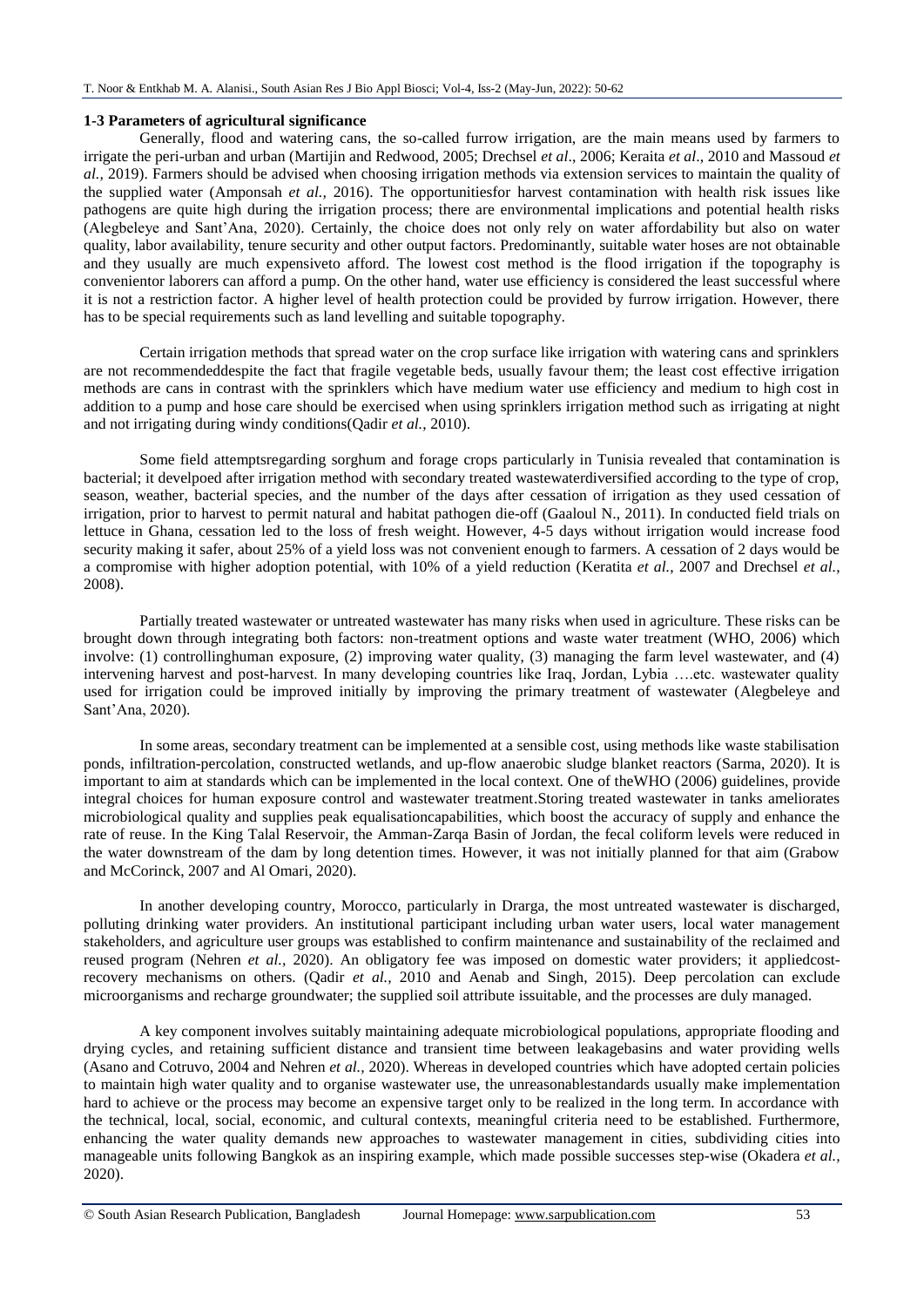More than a quarter of the national vegetable production in Pakistan is irrigated with wastewater (Ensink *et al.*, 2004 and Mahmood, A. and Malik, 2014). In Ghana, informal irrigation that includes diluted wastewater comes from streams and rivers occupying about 11,500 ha which is larger than reported extent of formal irrigation (Keraita *et al.,*  2012). Around 260.000 ha in Mexico are irrigated mostly with untreated wastewater (Castro, 2004). The farmers in most of these cases irrigate lands with untreated, diluted, or slightly treated wastewater. Farmers and their family who have direct exposure to untreated wastewater face many health risks factors like bacteria, parasitic worms, and viruses.

The wastewater used for irrigation has a major negative influence on the environmental health conditions (Jahany and Rezapour,2020 and Wu, 2020). Environmental and health aspects are precisely sensitive issues and they are crucial. Sewage water must not be accepted; it should not be used to substitute standard or probably other non-standard water sources for irrigation processes unless it is safely applied and adequately addressed (Alsharhan and Rizk, 2020 and Yaser and Safie, 2020). The most important achieved goals of water reuse in agriculture are to supply sufficient amount of high-quality water to growers and to adhere to food health safety (Wu, 2020). Consequently, in developed countries, the water quality objective is usually determined via public institutions bearing in mind the required wastewater treatment factors and health risks.

There are specifically integrated programmes for the reuse of reclaimed water in developed countries. These programmes are sophisticated; they are set by a specialized government body and they involve policies to enhance the supervision on wastewater before it is used in agriculture. Afterwards, the irrigated crops and products are offered for sale and human consuming. California is considered one of the first pioneer States that exerted the necessary efforts to promote treated wastewater and reuse it in the agriculture field. The first publicised regulation of reused water was in 1918 (Asano and Levine, 1996). At present, around 1.5% of the municipal water in the United States is reused in agriculture. Furthermore, the amount of the reused municipal wastewater by California residents is around 656 million cubic meters per year. The integrated reused wastewater programs in other developed countries, such as Israel have allowed that wastewater accounts for 20% of water incomes which is used in the agriculture (Brooks *et al.,* 2020 and Miarov *et al.,* 2020).

The quality of municipal water provider determines the water excellence generated from treated wastewater, the degree of treatment for the received wastewater and the compositions of the wastes added through use. To control wastewater quality, data are regularly collected, measured and recorded at the main treatment plant specifically for treated sewage disposal or discharge necessities regarding the total contamination limitations, for example, chemical oxygen demand (COD), biochemical oxygen demand (BOD), suspended solids (SS). These factors are the main concerns for water contamination management (Bharagava and Saxena, 2020 and Qi *et al.,* 2020). Nonetheless, there are specific chemical compounds and elements which have a direct effect on soil permeability or plant growth; they exist in the water used for irrigation in landscape and agriculture(Saxena *et al.,* 2020). Due attention must be given to some characteristics which are not recorded or measured via treatment agencies as part of their regular monitoring programmed for water quality. Thus, all the data collected from a treated wastewater irrigation system are necessary; they are used when samples of those selected factors are analysed; theydefine the conviviality of the treated water that is used for landscape irrigation and agriculture (Alsharhan and Rizk, 2020). In order to assess water quality that is used for irrigation, there is a list of laboratory limitations that need to be implemented as illustrated in Table three below (Ayers and Westcot 1989).

| Westcol 1989)             |               |               |  |  |
|---------------------------|---------------|---------------|--|--|
| Parameter                 | <b>Symbol</b> | Unit          |  |  |
| Salinity                  |               |               |  |  |
| Electrical conductivity   | ECw           | dS/m          |  |  |
| Total dissolved solids    | <b>TDS</b>    | mg/1          |  |  |
| <b>Cations and anions</b> |               |               |  |  |
| Calcium                   | $Ca2+$        | mg/1          |  |  |
| Magnesium                 | $Mg2+$        | mg/1          |  |  |
| Sodium                    | $Na+$         | mg/1          |  |  |
| Carbonate                 | $CO32-$       | mg/1          |  |  |
| <b>Bicarbonate</b>        | $HCO3-$       | mg/1          |  |  |
| Chloride                  | $Cl-$         | mg/1          |  |  |
| Sulphate                  | $SO4-$        | mg/1          |  |  |
| <b>Miscellaneous</b>      |               |               |  |  |
| Boron                     | В             | mg/1          |  |  |
| Hydrogen ion activity     | Ph            | unit          |  |  |
| Sodium adsorption ratio   | <b>SAR</b>    | Dimensionless |  |  |

#### **Table 3: Laboratory determinations needed to evaluate common irrigation water quality problems (Ayers and Westcot 1989)**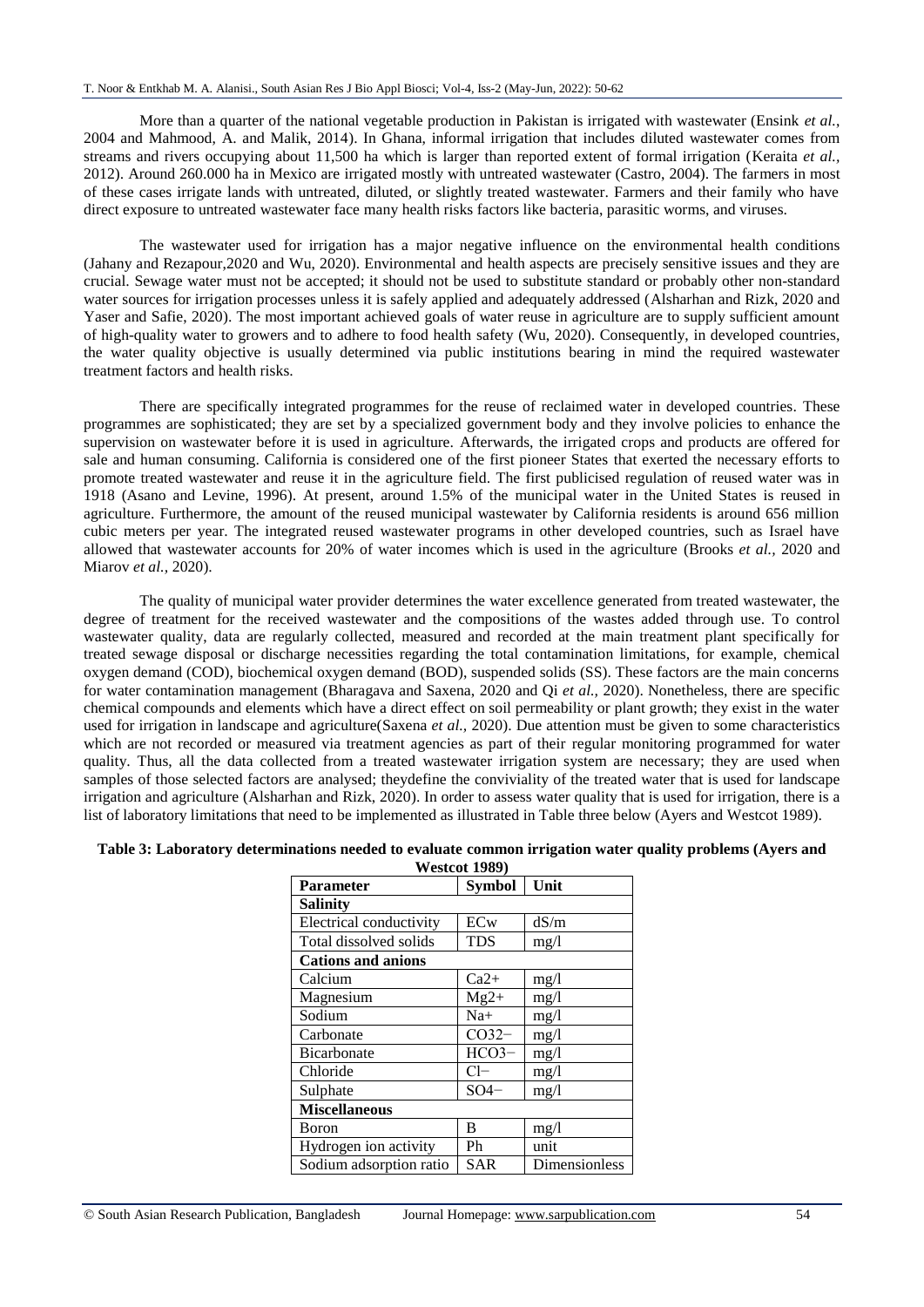The treated municipal wastewater that is used for irrigation depends on Ayers and Westcot (1989) which is considered a valid basic reference till now. Later on, other different styles are used; they present more advanced water quality guidelines that emphasise the control needed to effectively use a certain quality of water for irrigation. The guideline style is frequently used a lot in estimating irrigation water quality; it is clarified in Table 4 below (Asano *et al.*, 2007). According to Pedrero *et al.,* (2010), the potential restrictions in use shown in beloware somewhat arbitrary since water quality changes occur gradually and there is no clear-cut break point. It is also important to realise that it is not applicable covering all local situations when planning to organise water quality guidelines.

| Potential irrigation problem                                                                            | Units<br>Degree of restriction on use |                      |                 |                |  |  |
|---------------------------------------------------------------------------------------------------------|---------------------------------------|----------------------|-----------------|----------------|--|--|
|                                                                                                         |                                       | None                 | Moderate        | Severe         |  |  |
| Salinity                                                                                                |                                       |                      |                 |                |  |  |
| <b>ECw</b>                                                                                              | dS/m                                  | $\leq 0.7$           | $0.7 - 3.0$     | $\geq 3.0$     |  |  |
| <b>TDS</b>                                                                                              | mg/1                                  | 450                  | 450-2000        | 2000           |  |  |
| Permeability (effects of infiltration rate of water into the soil. Evaluate using ECw and SAR together) |                                       |                      |                 |                |  |  |
|                                                                                                         | $SAR = 0-3$                           | $ECw \geq 0.7$       | $ECw$ 0.7-0.2   | $ECw \leq 0.2$ |  |  |
|                                                                                                         | $SAR = 3-6$                           | $ECw \geq 1.2$       | ECw 1.2-0.3     | $ECw \leq 0.3$ |  |  |
|                                                                                                         | $SAR = 6 - 12$                        | $ECw \geq 1.9$       | ECw 1.9-0.5     | $ECw \leq 0.5$ |  |  |
|                                                                                                         | $SAR = 12 - 20$                       | $ECw \geq 2.9$       | ECw 2.9-1.3     | $ECw \leq 1.3$ |  |  |
|                                                                                                         | $SAR = 20 - 40$                       | $ECw \geq 5.0$       | $ECw 5.0 - 2.9$ | $ECw \leq 2.9$ |  |  |
| Specific ion toxicity                                                                                   |                                       |                      |                 |                |  |  |
| Sodium (Na)                                                                                             |                                       |                      |                 |                |  |  |
| Surface irrigation                                                                                      | mg/1                                  | $\leq$ 3             | $3 - 9$         | $\geq$ 9       |  |  |
| Sprinkler irrigation                                                                                    | mg/l                                  | $\leq 70$            | >70             |                |  |  |
| Chloride (Cl)                                                                                           |                                       |                      |                 |                |  |  |
| Surface irrigation                                                                                      | mg/1                                  | $\leq$ 140           | 140-350         | $\geq 350$     |  |  |
| Sprinkler irrigation                                                                                    | mg/l                                  | $\leq 100$           | >100            |                |  |  |
| Boron (B)                                                                                               |                                       |                      |                 |                |  |  |
| Surface-sprinkler irrigation                                                                            | mg/1                                  | $\leq0.7$            | $0.7 - 3$       | $\geq$ 3       |  |  |
| Miscellaneous effects                                                                                   |                                       |                      |                 |                |  |  |
| Nitrogen(Total N)                                                                                       | mg/1                                  | $\leq 5$             | $5 - 30$        | $\geq 30$      |  |  |
| Bicarbonate (overhead sprinkling only)                                                                  | mg/l                                  | $\leq 90$            | $90 - 500$      | $\geq 500$     |  |  |
| Residual chlorine (overhead sprinkler only)                                                             | mg/1                                  | $\leq1$              | $1 - 5$         | $\geq 5$       |  |  |
| pH                                                                                                      |                                       | Normal range 6.5-8.4 |                 |                |  |  |

### **1-4 Wastewater quality guidelines for agricultural use**

More than 70% of fresh water is used worldwide for agriculture irrigation purposes (Sterner *etal.,*2020); some Arab countries like Iraq, Saudi Arabia, Jordan, Lebanon, Palestine, Egypt, UEA, Qatar, and Libya are considered as water–stressed countries because they impose a critical encumbrance on water supplies. In order to alleviate this stress on water resources, many researchers try to find surrogate solutions to enhance and develop the local market for sewage water to cover all agriculture irrigation needs (Alsharhan and Rizk *et al.,* 2020 and Li *et al.,* 2020). Despite the intensive endeavor to enhance and develop wastewater and to reuse it as a surrogate water resource for irrigation in the agriculture field, all attempts are still not commonly convenient in some developing countries like Saudi Arabia especially from the low reuse rate perspective (Drewes *et al.,* 2012; Khanpae *et al.,* 2020 and Zekri and Al-Maamari, 2020).

The lack of understanding of the wastewater treatment plants efficacy in eliminating pollutants leads to the aversion to reuse treated wastewater. In developingcountries, there is general knowledge among the local public regarding the inefficient treatment processes in the WWTPs; that results in thedeficient removal of microbial contaminants (e.g faecal indicators and pathogens) (El-Zanfaly. 2015 and Khanpae *et al.,* 2020). The badly treated wastewater has a negative effect on people who have direct exposure to it during vocational contact and on the irrigation field. Public consumers will be affected by insufficiently treated wastewater as they are indirectly exposed to it via consumption of the polluted produced food. In order to encourage people to use treated wastewater, it is necessary first to apply systematic monitoring efforts towards effective treatment of local WWTP, and to estimate any possible microbial risk contamination resulting from using retreated wastewater. Conventional water quality parameters aregenerally used to assess treatment effects that involved the abundance of coli form and heterotrophic bacterial counts (Cabral, 2010; Mara, 2013).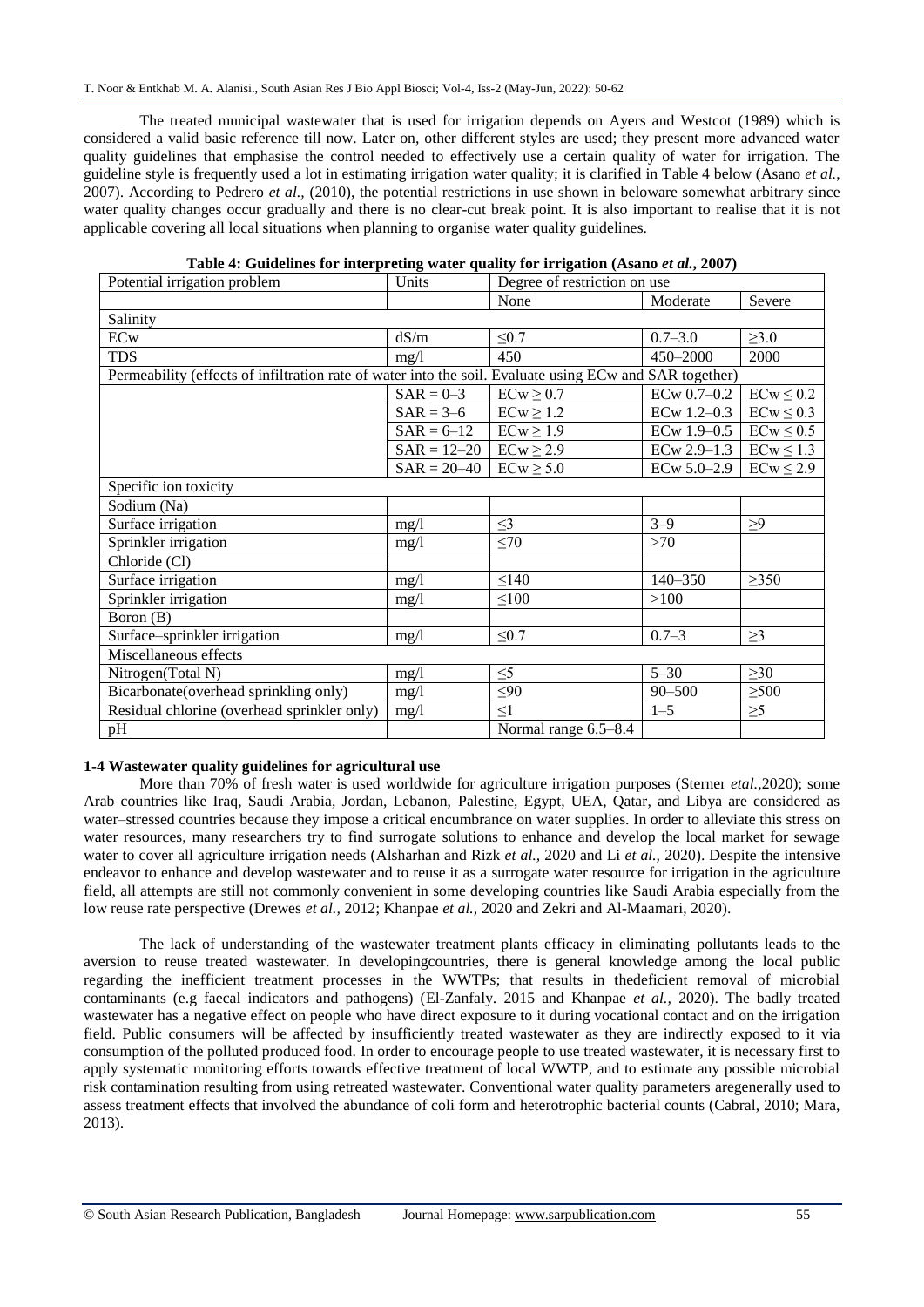#### **1-5 Water quality guidelines for maximum crop production**

In many countries all over the world, excreta and sludge which is the land application of wastewater is considered as a common practice with an old classic tradition. Animal excrements have been used by farmers in China as fertilisers for centuries. Mediterranean civilisations and northern European used sewage sludge and wastewater just as manure. For example, in Valencia Huertas and Milanese Marcasites, the wastewater was reused for a long time in the  $14<sup>th</sup>$ and  $15<sup>th</sup>$  centuries, respectively (Tadesse, 2014).

The agriculture field in many North American and European cities was the main receptor for all disposal wastewater before wastewater treatment technology was developed to ban the contaminants of other water bodies. In some countries like Paris, the use of a certain partially extent degree for treated wastewater was widespread until the 1950s (Jimenez *et al.,* 2010). Wastewater has been used as an exporter of crop food nutrients over the last ten decades especially in developing countries, for example, Egypt, Peru, China, Lebanon, Mexico, India, Vietnam, and Morocco (Jimenez and Asano, 2008 and Kog, 2020) Consequently, crop production and land application continued using untreated wastewater in the agriculture field for centuries (Keraita *et al.,* 2008 and Abdelhafez *et al.,* 2020). Nevertheless, over the years, untreated wastewater for irrigation in developed countries becomes less popular as a result of the massive improvement of treatment technologies and commoncautions raising awareness of health risk and environmental issues related directly to this practice.

On the other hand, in the Middle East and in some developed countries, the lack of physical and financial resources required to treat wastewater led to the uncontrolled and unplanned wastewater use, besides, the context of urbanization, and the socio-economic situation. The Comprehensive Assessment of Water Management in Agriculture conducted a study that covered more than 53 cities from the developed countries; the study considered the main drivers of treated wastewater in agriculture particularly in the irrigation field (Raschid-Sally and Jayakody, 2009):

- 1. The contamination of water bodies, soils, and traditional irrigation water sources caused by shortages in developed countries capacities to control wastewater treatment.
- 2. Deficiency of surrogate (obtainable or harmless, similarly trustworthy, cheaper) water exporter in the physical environment.
- 3. The demand for urban food and market motivations favoring food production in the in the closeness of cities, where water exporter is generally contaminated.

Furthermore, the level of the household regarding the influence of the socio-economic factors directly affects the quality of wastewater; for example, low education and poverty in developing countries, where inadequate job chances and lack knowledge for health risk consciousness coexist (Jimenez *et al.,* 2010; Coelho *et al.,* 2020). The reused wastewater under such circumstances can represent a willing opportunity to enhance food supply and cash crop production. The population is the end user for all the produced food derived from irrigation by treated wastewater and they gauge its advantages. It is hard to modify people life performance particularly when these changes are connected to historical water rights or cost. This might be changed by decreasing the accessibility of freshwater resources, be it for physical or economic reasons.

One of the important factors that drive farmers to use treated wastewater for irrigation is the inherited recognition for the nutrient value of sludge and raw wastewater. Nonetheless, in most of the developed countries, recycling and reusing water are progressively seen as a responded method to actual water shortage (involving drought control and management in addition to climate change) water reorganizations from irrigation means in agriculture field to other uses and also as a cost-effective answer to expensive inter-basin transfers. These strict standards of the environment are considered as an additional factor affecting wastewater recycling, which makes sludge and land application of treated wastewater unavoidable together and economically more practical. The reuse of agricultural drivers of excreta and sludge is more connected to removal issues than to the actual intention of claiming components.

On the other hand, many farmers count them as a worthy fortune that is close to farmyard manure. This advantageous use is progressively increasing; it is driven by the intention of the closed loops of nutrients that confirm the improvement in soil fertility by returning all nutrients to agricultural land. In most cultures, excreta and sludge were historically considered as harmful substances and shame objects to be used in any field spatially in agriculture. For this reason, the reuse of treated wastewater rather than sludge and excreta is more acceptable by farmers (LeBlanc *et al.,* 2009 and Kehrein *et al.,* 2020). Some Asian countries were the oldest references that used excreta in aquaculture to increase fish production (World Health Organization, 2006, Botta *et al.,* 2020).

In the last two decades, because of the densely populated areas that produce huge quantities of sludge and excreta within a limited stockpiling space, it is not possible for the environment to naturally assimilate and control the sludge, which became an important issue, especially for the developed countries (Haque, 2020). In fact, controlling excreta is a hard task especially when there is a shortage of social people support. Most people favor to avoid what might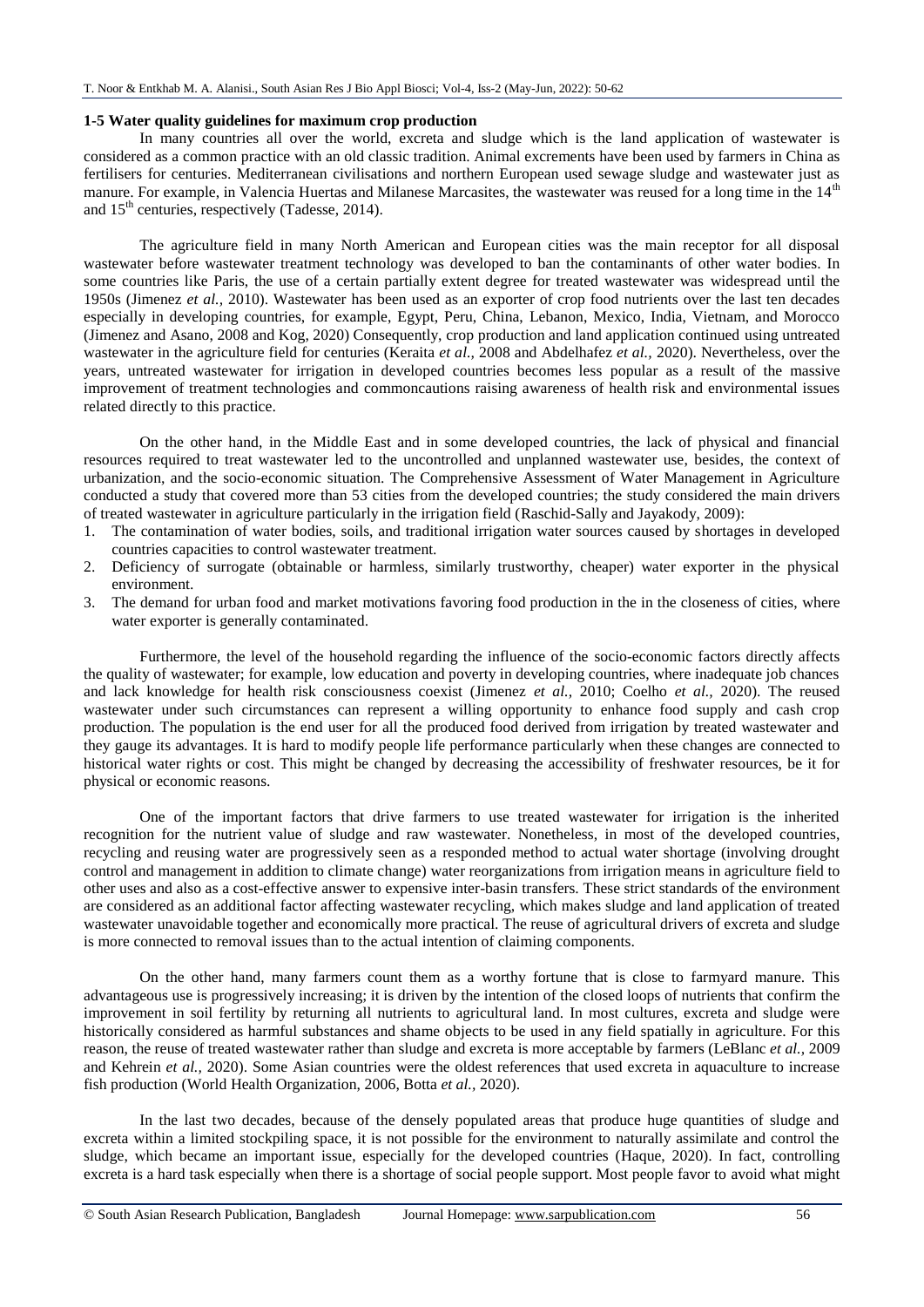occur to excreta after discharging it off into latrines; they felt annoyed if it is brought back to their thinking, be it in developing or developed countries (Jimenez *et al.,* 2010 and Ahmadi *et al.,* 2020). Although, from all the information that wasrevealed above, an effort was made as shown in Table five below to display a widespread image of the current use of wastewater, excreta and sludge across the world employing the best leading obtainable data.

| Use of wastewater     | <b>Total number of</b> | GDP per capita for the 50% of $\parallel$ | Sanitation coverage for the 50% |  |
|-----------------------|------------------------|-------------------------------------------|---------------------------------|--|
| for irrigation        | countries              | the countries (in US\$)                   | of the countries (in $\%$ )     |  |
| Untreated             | 23                     | 880-4800                                  | $15 - 65$                       |  |
| Treated and untreated | 20                     | 1170-7800                                 | 41-91                           |  |
| Treated               | 20                     | 4313-19800                                | 87-100                          |  |

**Table 5: Some characteristics from countries using wastewater for irrigation (Jimenez** *et al.,* **2010)**

### **1-6 Health protection measures in aquacultural use of wastewater**

Numerous authors have exerted efforts to supply a guideline for health protection measures for waste water claim and use (e.g. Helmecke *et al.,* 2020). However, none of these has beenstandardised or taken up globally. In spite of explaining wastewater reuse, the expressions indirect, direct, unplanned, and planned are repeated commonly. These are described here with examples:

- Direct use of untreated wastewater indicates the use of raw sewage which is disposed from WWTP; it is used for crop production where it is directly disposed of on the land.
- Indirect use of untreated sewage points to the concept of normally diluted wastewater (or contaminated stream water) which is used for irrigation purposes. This is widespread especially the downstream of urban centres where most of the treatment services are inadequate. In fact, farmers might realise that the challenge comes from the quality of water that they used to use.
- Direct use of reclaimed wastewater designates the use of treated water that has been moved from the treatment stage to the use stage without the interference of the drainage to waters.

Planned water reuse signals the awareness and managed use of wastewater both raw (direct) and diluted (indirect). Most of the indirect use occurred without previous planning and this could be explained by using low-quality water.

Usually, in dry climates, the direct use of wastewater takes place especially when water sources are rare. Treated, untreated or moderately treated sewage water is used directly in agriculture (for irrigation purposes) without diluting or mixing them. The direct use of treated wastewater is widespread as a planned technique in developing countries including some larger parts of North African and the Middle East area (Alsharhan and Rizk 2020). However, the unplanned action can also take place in dry seasons; for example, when the wastewater is carried by streams, like the River Musi in India. However, diluted wastewater that is used in agriculture (indirect use) is significantly more often used than its direct use and that happens even more in special climates like the wetter climates. In these conditions, partially/insufficiently treated or untreated wastewater from urban areas is disposed of directly into drains, tributaries of the larger water bodies and small streams with fresh water and storm water usually mixed; both were diluted wastewater (or contaminated surface water). Afterwards, it was used by most traditional users who are farmers.

The shortage of satisfactory sanitation and waste outlet infrastructure in large cities is one of the direct and crucial reasons of such contamination and use (Schellenberg *et al*., 2020 and Visanji *et al.,* 2020). This is not exclusive to Middle Eastern countries (the low–income ones) because of the deficiency in collecting and treating sewage water covering all treatment aspects. However, that also happens in developed countries (fast-growing economies); for example, Brazil, China and some of North Africa area. Despite the huge progress in wastewater treatment investments, the generated wastewater in the city of Beijing is half treated and the untreated wastewater is disposed of into water streams as the farmers used downstream (Al Omari, 2020; Alsharhan and Rizk, 2020). In addition, in some middle eastern countries like Palestine and Lebanon, the nearby rivers, seas, and *valleys* are the end discharge point for all the wastewater which is collected from sewer localities, also on open land escape where it seeps into the ground with no or slight treatment (Alsharhan and Rizk, 2020; Brooks*et al.,* 2020 and Coelho *et al.,* 2020).

Despite the (EU) regulations which are considered too harsh and strict, some countries like Spain, Portugal, and Italy used untreated wastewater that is discharged of into rivers streams; later this water is used for irrigation purposes particularly in hot seasons like summer when the river flow is little (Alsharhan and Rizk, 2020)**.** 

Recently, the level of wastewater treatment has been increasing due to efforts made by some countries to meet EU legislations which initiated this practice; the use of untreated wastewater being reduced. In Turkey, because of the lack of satisfactory treatment and insufficient sewerage facilities, a huge amount of domestic wastewater is disposed into rivers and used later for irrigation (Nas *et al*., 2020). In some countries, irrigation infrastructure was built to transfer fresh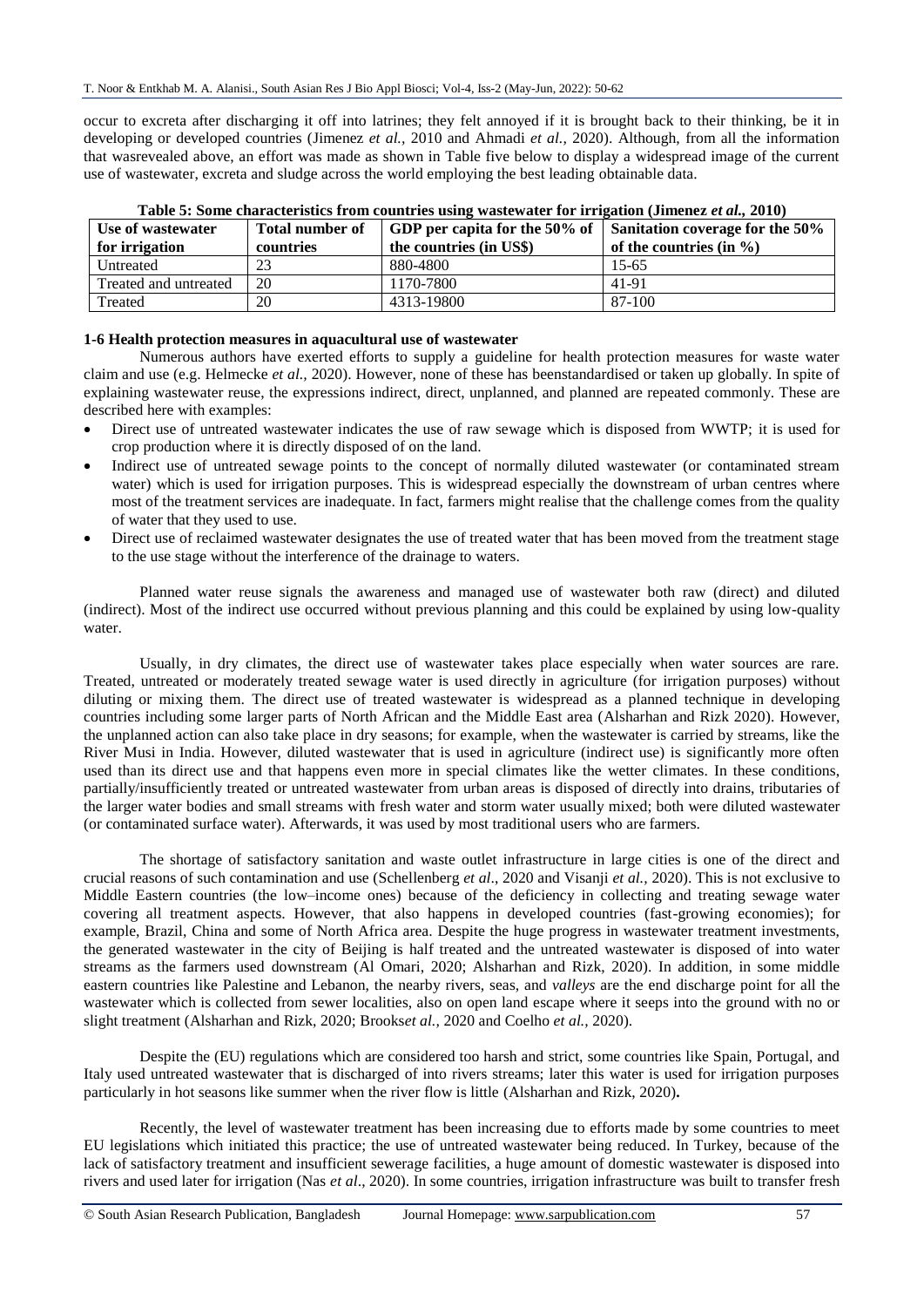water, groundwater or surface water which is recently used for wastewater during a specific time. The fresh water that is used for irrigation is supplemented by pumped wastewater into irrigation canals. For example, in Vietnam, the generated wastewater from Hanoi and other cities along the Red River Delta is driven into irrigation canals at a specific time of the year to enhance the quantity of irrigation water (Van Thanh *et al.,* 2020).

In contrast, in some other cities like Haroonabad in Pakistan and Hyderabad in India, wastewater may be the only water flowing in the canals especially at the tail end of the irrigation system or through in the dry season (Schellenberg *et al.,* 2020 and Haque, 2020). In Jordan, the domestic wastewater of the capital Amman is mainly treated in the As-Samra WWTP which is located in the southern part of Jordan Valley, the treated water is merged again with surface run-off from *valleys* before it is tentatively kept in the countries major reservoir with 75 million cubic meters storing capacity. Unfortunately, because the wastewater flow is increased, the detention time of the water in the reservoir is reduced from ten months to a few months.

First of all, diseases should be made known as they are connected to the pathogen nature inside the wastewater; consequently, this will change locally according to the pattern of the local public health. Secondly, farmers are not the only people who are facing the risks of these diseases. In fact, diseases can be detected in four different groups: crop handlers, regular customers of crops or milk and meat coming from cattle grazing on contaminated fields, workers in agriculture fields and their families and people who are living close to the areas where wastewater, excreta or sludge is found. Within these groups, the elderly and children are considered the most susceptible sections. Thirdly, there is a difference in the observed responses according to the developed and developing countries. This is due to pathogen concentrations and distributions that these groups are exposed to, which are very different because of the living circumstances and their resistance level to diseases between developed and developing countries (Orsini*et al.,* 2013 and Khanpae *et al.,* 2020). In fact, the food safety statistics are uncertain because of the low laboratory standards in most developing countries.

The crops are mainly contaminated with pathogens via direct contact. However, some cases of uptake by plants have been recorded (Massoud *et al.*, 2019 and Wu, 2020). In addition to pathogens, sludge and wastewater can also be a provenance of the high level of the organic toxic compound and heavy metals (Mahmood and Malik, 2014; Alegbeleye and Sant'Ana, 2020).

Pollution happens, in the case of organic chemicals and some metals, through soil absorbance, which substantially relies on the location (potential pollution sources), conditions of the environment (specifically the soil), bioavailability (in the case of some pollutants), type of agricultural and plant practices (irrigation method and quantity of water applied) (Mahmood and Malik ,2014 and Brooks *et al*., 2020).

There is comparatively good awareness of the admissible quantities of heavy metals that soil and crops can be exposed to when sludge, wastewater or biosolids are utilised in soil (Lente *et al.,* 2014). Additionally, for developing and developed countries both, heavy metals content in wastewater, sludge and excreta from domestic origin are commonly quite low to permit their usage for crop fertilisation (Orsini *et al.,* 2013 and Abdelhafez *et al.,* 2020). Nonetheless, constantly there are cases where caution needs to be taken; for instance, near mining or tanneries areas (Brooks *et al.,*  2020). The risks stemming from direct pesticide usage is in common much higher than the risks coming from organic components that exist in wastewater in contrast with the health risks; the pathogenic, pesticide levels of vegetables weredeemed to be less important, even if they are high, in the context of a developing country (Wu, 2020). As pointed out above, wastewater usage, excreta and biosolids define risks rather than benefits. Considerably, the experts recommend treating wastewater, excreta and sludge 'properly'and simply prohibiting such unsafe practice.

## **CONCLUSION**

In this article we reviewed the maintenance lack for the infrastructure of Rustumihia wastewater treatment plant. The disposed effluent from Rustumihia WWTP was used directly in irrigation by nearby farmers close to the WWTP. Therefore, a supreme degree of awareness and commitment is required by the farmers who are using this treated wastewater in agriculture as the use of the effluents will be reflected directly on people health as well as the environment. An integrated approach should be applied that includes cooperation between the government body and farmers representative in order to maintain the benefits and minimize the health risks. Iraqi farmers have a lack of knowledge for the long-term effects of the reuse of treated wastewater in irrigation. Ministry of water resources need to establish a clear policy for the reuse of treated wastewater and follow up the farmers with the new updates of world health organization and their guidelines for interpreting water quality that is used for irrigation. Hence, this could be implemented via training groups of skilled laboratory employees at various stages who are specialist to look for research work on wastewater reuse and focus on finding alternative methods to eliminate hazardous on environment and human health. Emphasize on increasing the awareness of the wastewater that is used for domestic or portable purposes by following the required standers for drinking water. In the other hand there are many fields that we can invest the treated wastewater in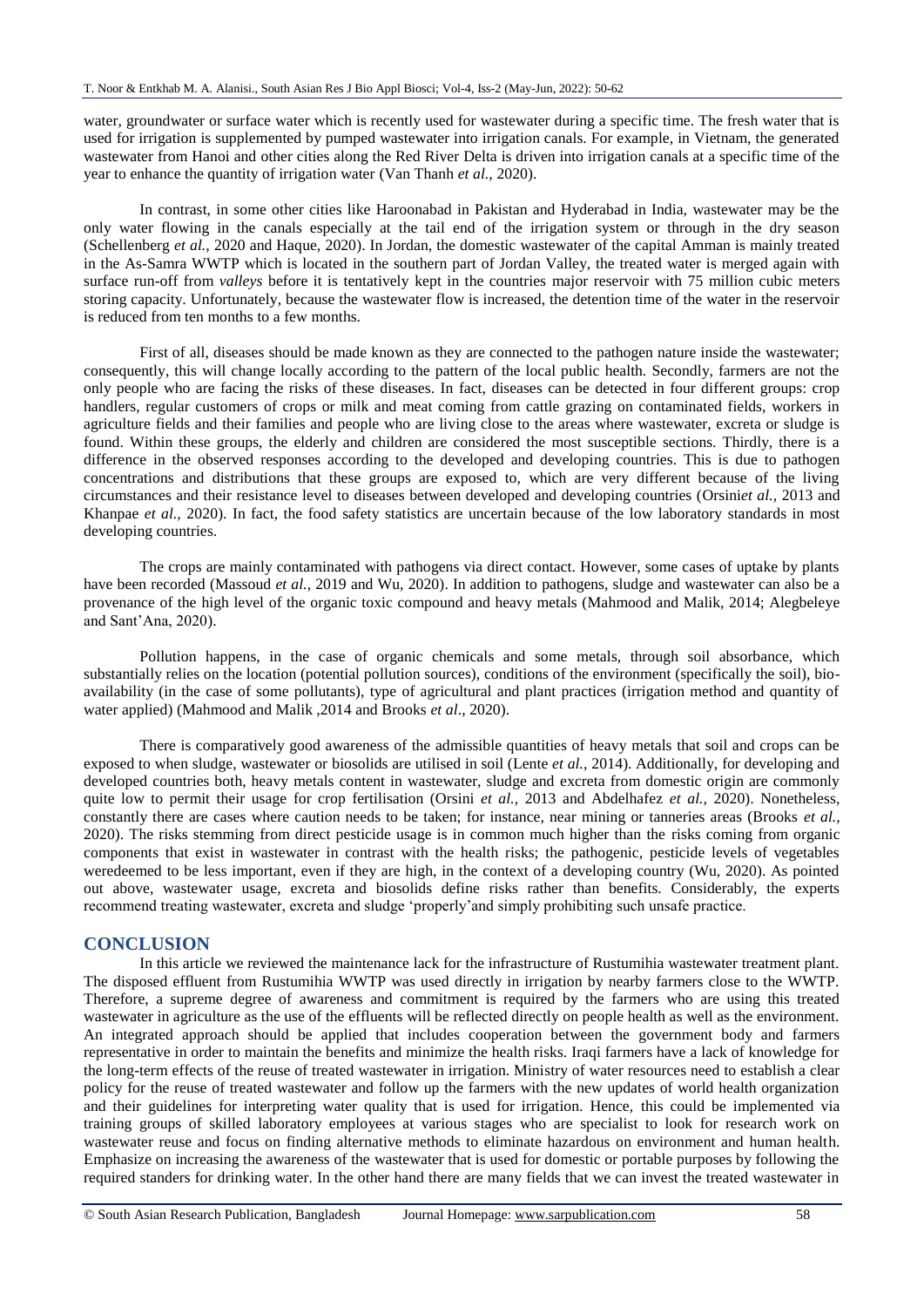it like, cooling the pipes of boiler in industrial uses, municipal uses for gardens, street cleaning and watering of road sides etc.

## **ACKNOWLEDGMENTS**

The authors would like to thank MUSTANSIRIYAH UNIVERSITY (www. uomustansiriyah.edu.iq) Baghdad Iraq for its providing support in the current work.

## **REFERENCES**

- AbdulRazzak, A. M. (2013). Performance evaluation of Al-Rustamiya wastewater treatment plant. *Journal of Engineering*, *19*(4), 429-38.
- Abdelhafez, A. A., Metwalley, S. M., & Abbas, H. H. (2020). Irrigation: Water Resources, Types and Common Problems in Egypt. In *Technological and Modern Irrigation Environment in Egypt* (15-34). Springer, Cham.
- Abdul Hameed M Jawad, A., Haider S, A., & Bahram K, M. (2010). Application of water quality index for assessment of Dokan lake ecosystem, Kurdistan region, Iraq. *Journal of Water Resource and protection*, *2010*.
- Adila, S. (2011). The role of the municipality in wastewater management in Bahawalpor city. *Management of Environmental Quality,* 22, 282-291.
- Aenab, A. M., & Singh, S. K. (2015). Critical assessment of river water quality and wastewater treatment plant (WWTP). *International Journal*, *3*(1), 405-411.
- Ahmadi, A., Esmaeilion, F., Esmaeilion, A., Ehyaei, M. A., & Silveira, J. L. (2020). Benefits and limitations of waste-to-energy conversion in Iran. *Renewable Energy Research and Application*, *1*(1), 27-45.
- Al Omari, H. (2020). *Water Management in Jordan and its Impact on Water Scarcity* (Doctoral dissertation, Université d'Ottawa/University of Ottawa).
- Alegbeleye, O. O., & Sant'Ana, A. S. (2020). Manure-borne pathogens as an important source of water contamination: An update on the dynamics of pathogen survival/transport as well as practical risk mitigation strategies. *International Journal of Hygiene and Environmental Health*, *227*, 113524.
- Alsharhan, A. S., & Rizk, Z. E. (2020). Overview on Global Water Resources. In *Water Resources and Integrated Management of the United Arab Emirates* (17-61). Springer. Cham.
- Alsharhan, A. S., & Rizk, Z. E. (2020). Treated Wastewater: Quality Concerns and Potential Uses. In *Water Resources and Integrated Management of the United Arab Emirates* (471-497). Springer Cham.
- Al-Samawi, H. A. (2008). Evaluation of Al- Rustamiya 3rd extension wastewater treatment plant efficiency and its environmental effect using remote sensing data. M.Sc Thesis-Building and Construction Engineering Department, University of Technology, Baghdad, Iraq.
- Amponsah, O., Håkan, V., Schou, T. W., Braimah, I., & Abaidoo, R. C. (2016). The impact of farmers' participation in field trials in creating awareness and stimulating compliance with the World Health Organization's farm-based multiple-barrier approach. *Environment, development and sustainability*, *18*(4), 1059-1079.
- Asano, T., & Cotruvo, J. A. (2004). Groundwater recharge with reclaimed municipal wastewater: health and regulatory considerations. *Water research*, *38*(8), 1941-1951.
- Asano, T., & Levine, A. D. (1996). Wastewater reclamation, recycling and reuse: past, present, and future. *Water science and technology*, *33*(10-11), 1-14.
- Asano, T., Burton, F., Leverenz, H., Tsuchihashi, R., & Tchobanoglous, G. (2007). *Water Reuse*. McGraw Hill. New York. U.S.A.
- Ayers, R. S., & Westcot, D. W. (1989). Water quality for agriculture. FAO Irrigation and drainage paper 29 Rev. 1. Food and Agricultural Organization. Rome. [http://www.scirp.org/\(S\(lz5mqp453edsnp55rrgjct55\)\)/reference/ReferencesPapers.aspx?ReferenceID=1949433](http://www.scirp.org/(S(lz5mqp453edsnp55rrgjct55))/reference/ReferencesPapers.aspx?ReferenceID=1949433%20)
- Aziz, A. M., & Aws, A. (2012). Waste water production treatment and use in Iraq. Country report by Ministry of Water Resources, Iraq. Iraq. (Report).

[http://www.ais.unwater.org/ais/pluginfile.php/356/mod\\_page/content/114/Iraq\\_WasteWaterProduction.pdf.](http://www.ais.unwater.org/ais/pluginfile.php/356/mod_page/content/114/Iraq_WasteWaterProduction.pdf)

- Bharagava, R. N., & Saxena, G. (2020). Progresses in Bioremediation Technologies for Industrial Waste Treatment and Management: Challenges and Future Prospects. In *Bioremediation of Industrial Waste for Environmental Safety* (531-538). Springer, Singapore.
- Boamponsem, G. A., Kumi, M., & Debrah, I. (2012). Heavy metals accumulation in cabbage, lettuce and carrot irrigated with wastewater from Nagodi mining site in Ghana. *Int J Sci Technol Res*, *1*(11), 124-129.
- Botta, R., Asche, F., Borsum, J. S., & Camp, E. V. (2020). A review of global oyster aquaculture production and consumption. *Marine Policy*, *117*, 103952.
- Brooks, D. B., Trottier, J., & Giordano, G. (2020). Supporting Palestinian Agriculture. In *Transboundary Water Issues in Israel, Palestine, and the Jordan River Basin* (63-70). Springer Singapore.
- Cabral, J. P. (2010). Water microbiology. Bacterial pathogens and water. *International journal of environmental research and public health*, *7*(10), 3657-3703.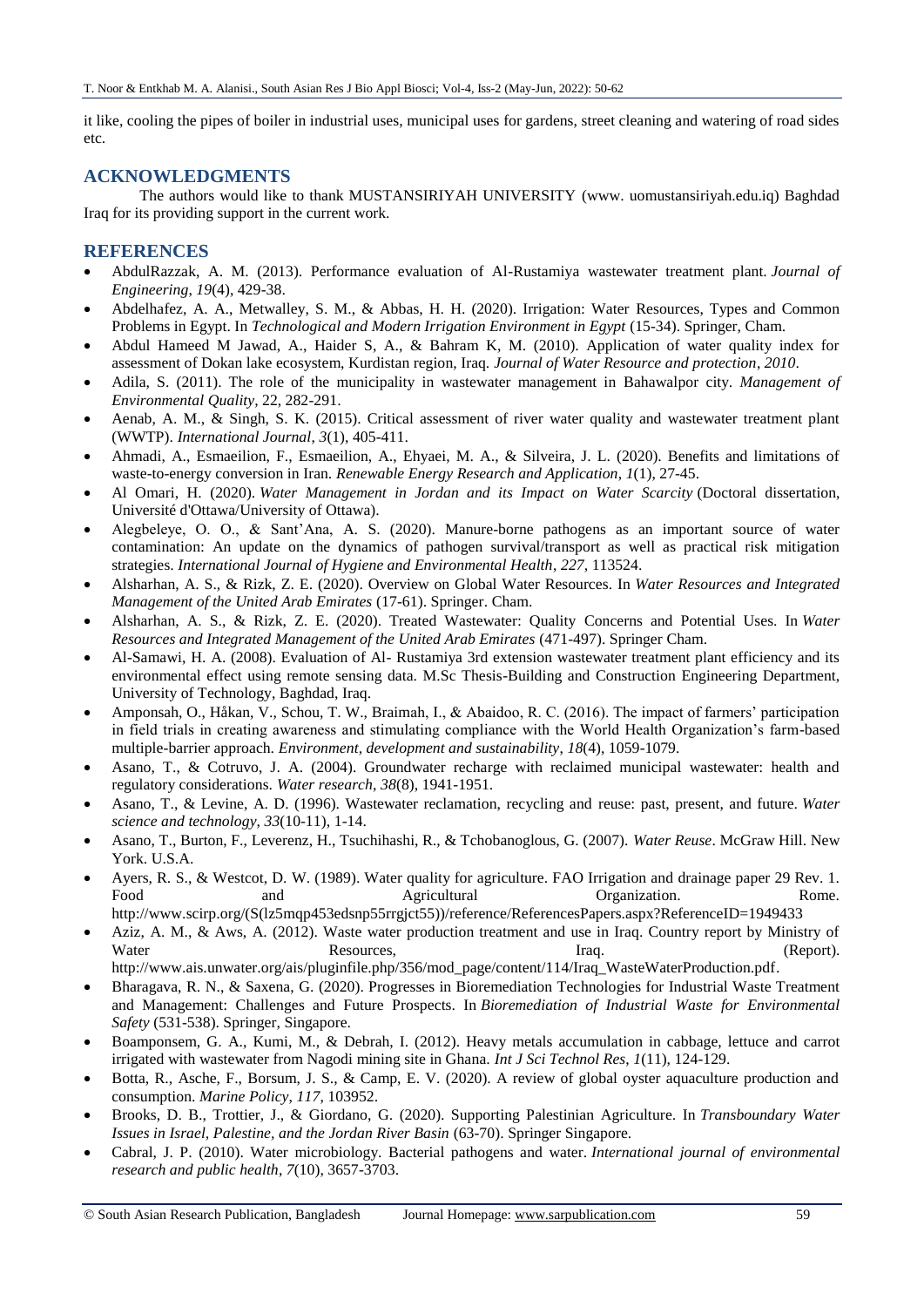- Castro, J. E. (2004). Urban water and the politics of citizenship: the case of the Mexico City Metropolitan Area during the 1980s and 1990s. *Environment and Planning A*, *36*(2), 327-346.
- Coelho, S. T., Recalde, M. Y., Mani, S. K., & Stafford, W. H. (2020). Overview of Developing Countries. In *Municipal Solid Waste Energy Conversion in Developing Countries* (9-61) Elsevier.
- Cui, Q., Liu, H., Yang, H. W., Lu, Y., Chen, Z., & Hu, H. Y. (2020). Bacterial removal performance and community changes during advanced treatment process: A case study at a full-scale water reclamation plant. *Science of the Total Environment*, *705*, 135811.
- Drechsel, P., Graefe, S., Sonou, M., & Cofie, O. O. (2006). Informal irrigation in urban West Africa: An overview. 102. IWMI. [http://www.iwmi.cgiar.org/Publications/IWMI\\_Research\\_Reports/PDF/PUB141/RR141.pdf.](http://www.iwmi.cgiar.org/Publications/IWMI_Research_Reports/PDF/PUB141/RR141.pdf)
- Drechsel, P., Keraita, B., Amoah, P., Abaidoo, R. C., Raschid-Sally, L., & Bahri, A. (2008). Reducing health risks from wastewater use in urban and peri-urban sub-Saharan Africa: applying the 2006 WHO guidelines. *Water Science and Technology*, *57*(9), 1461-1466.
- Drewes, J. E., Patricio Roa Garduño, C., & Amy, G. L. (2012). Water reuse in the Kingdom of Saudi Arabia–status, prospects and research needs. *Water Science and Technology: Water Supply*, *12*(6), 926-936.
- Ensink, J. H., Mahmood, T., Van der Hoek, W., Raschid-Sally, L., & Amerasinghe, F. P. (2004). A nationwide assessment of wastewater use in Pakistan: an obscure activity or a vitally important one?. *Water policy*, *6*(3), 197- 206.
- El-Zanfaly, H. T. (2015). Wastewater reuse in agriculture: A way to develop the economies of arid regions of the developing countries. *J Environ Prot Sustain Dev*, *1*(3), 144-158.
- Gaaloul, N. (2011). Water resources and management in Tunisia. *International Journal of Water*, *6*(1-2), 92-116.
- Grabow, G. L., & McCornick, P. G. (2007). Planning for water allocation and water quality using a spreadsheetbased model. *Journal of Water Resources Planning and Management*, *133*(6), 560-564.
- Haque, N. (2020). Mapping prospects and challenges of managing sludge from effluent treatment in Bangladesh. *Journal of Cleaner Production*, *259*, 120898.
- Helmecke, M., Fries, E., & Schulte, C. (2020). Regulating water reuse for agricultural irrigation: risks related to organic micro-contaminants. *Environmental Sciences Europe*, *32*(1), 1-10.
- Jahany, M., & Rezapour, S. (2020). Assessment of the quality indices of soils irrigated with treated wastewater in a calcareous semi-arid environment. *Ecological Indicators*, *109*, 105800.
- Jayyousi, A., Jarrar, A., McKee, M., & Kaluarachchi, J. (2004). Development of water supply and demand in Palestine. In *Critical Transitions in Water and Environmental Resources Management* (pp. 1-8).
- Jimenez, B., & Asano, T. (2008). Water Reclamation and Reuse around the World. In: Jimenez, B., & Asano, T. Eds. Water Reuse: An International Survey of Current Practice, Issues and Needs, IWA Publishing, London, p 648.
- Jiménez, B., Drechsel, P., Koné, D., Bahri, A., Raschid-Sally, L., & Qadir, M. (2010). Wastewater, sludge and excreta use in developing countries: an overview. *Wastewater irrigation and health: assessing and mitigating risk in low-income countries*, 3-29.
- Kehrein, P., Van Loosdrecht, M., Osseweijer, P., Garfí, M., Dewulf, J., & Posada, J. (2020). A critical review of resource recovery from municipal wastewater treatment plants–market supply potentials, technologies and bottlenecks. *Environmental Science: Water Research & Technology*, *6*(4), 877-910.
- Keraita, B., Konradsen, F., & Drechsel, P. (2010). Farm-based Measures for Reducing Microbiological Health Risks for Consumers from Informal Wastewater-Irrigated Agriculture. In Drechsel, P., Scott, C. A., Raschid-Sally, L., Redwood, M., & Bahri, A. (Eds), *Wastewater Irrigation and Health: Assessing and Mitigating Risk in Low-income Countries.* Earthscan, 189-207.
- Keraita, B., Konradsen, F., Drechsel, P., & Abaidoo, R. C. (2007). Reducing microbial contamination on wastewater‐irrigated lettuce by cessation of irrigation before harvesting. *Tropical medicine & international health*, *12*, 8-14.
- Keraita, B., Abaidoo, R. C., Beernaerts, I., Koo-Oshima, S., Amoah, P., Drechsel, P., & Konradsen, F. (2012). Safe re-use practices in wastewater-irrigated urban vegetable farming in Ghana. *Journal of Agriculture, Food Systems, and Community Development*, *2*(4), 147-158.
- Khanpae, M., Karami, E., Maleksaeidi, H., & Keshavarz, M. (2020). Farmers' attitude towards using treated wastewater for irrigation: The question of sustainability. *Journal of Cleaner Production*, *243*, 118541.
- Kog, Y. C. (2020). Water reclamation and reuse in Singapore. *Journal of Environmental Engineering*, *146*(4), 03120001.
- LeBlanc, R. J., Matthews, P., & Richard, R. P. (Eds), (2009). Global Atlas of Excreta, Wastewater Sludge, and Biosolids Management: Moving Forward the Sustainable and Welcome Uses of a Global Resource.
- Lente, I., Ofosu-Anim, J., Brimah, A. K., & Atiemo, S. (2014). Heavy metal pollution of vegetable crops irrigated with wastewater 41 Heavy Metal Pollution of Vegetable Crops Irrigated with Wastewater in Accra, Ghana. *West African Journal of Applied Ecology*, *22*(1), 41-58.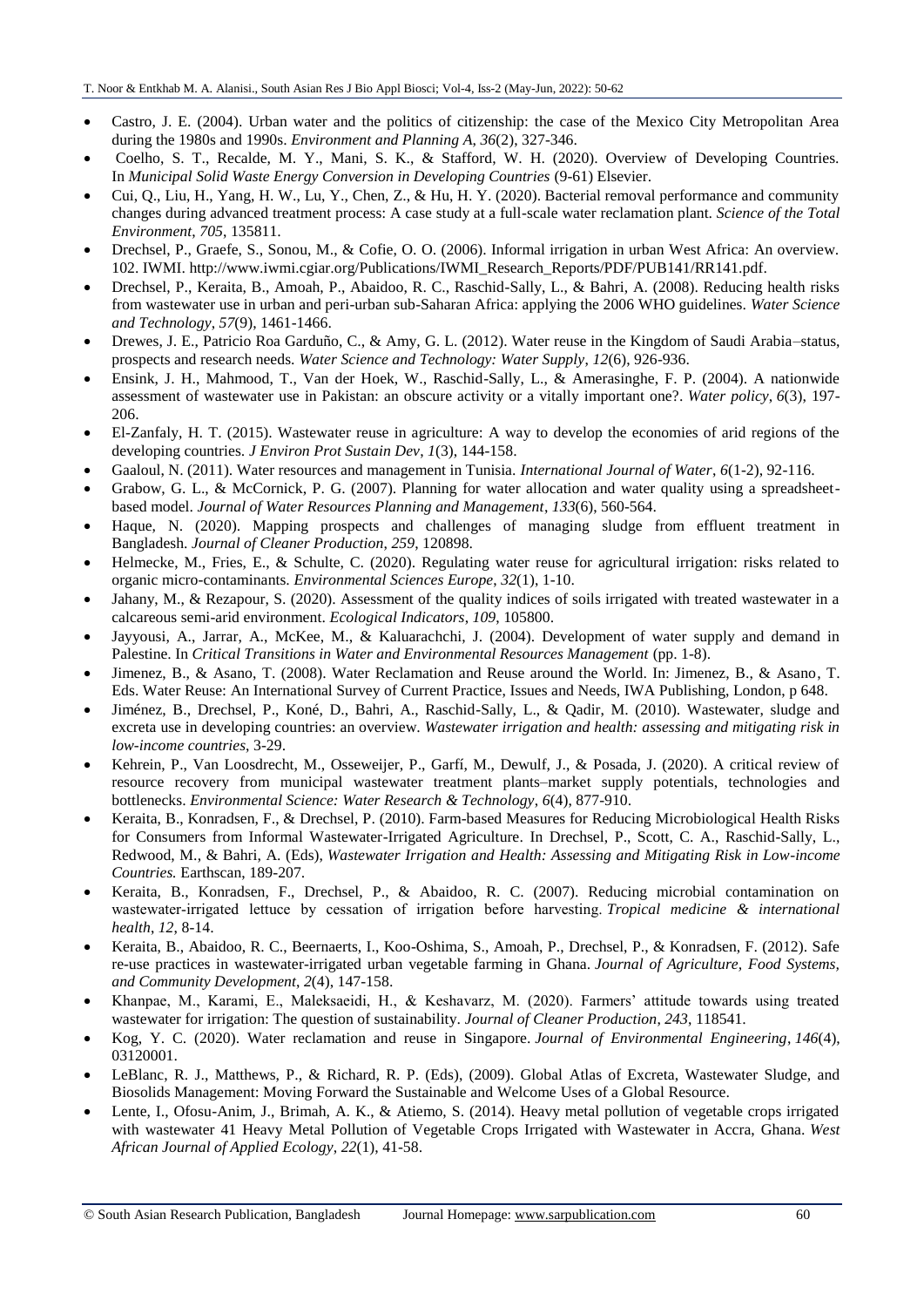- Li, Y., Feukam Nzudie, H. L., Zhao, X., & Wang, H. (2020). Pattern of Physical and Virtual Water Flows: The Impact to Water Quantity Stress Among China's Provinces. In *Addressing the Uneven Distribution of Water Quantity and Quality Endowment* (pp. 23-31). Springer, Singapore.
- Mahmood, A., & Malik, R. N. (2014). Human health risk assessment of heavy metals via consumption of contaminated vegetables collected from different irrigation sources in Lahore, Pakistan. *Arabian Journal of Chemistry*, *7*(1), 91-99.
- Mara D. 2013. Domestic Wastewater Treatment in Developing Countries. Routledge, London, U. K.
- Martijn, E. J., & Redwood, M. (2005). Wastewater irrigation in developing countries—limitations for farmers to adopt appropriate practices. *Irrigation and Drainage: The journal of the International Commission on Irrigation and Drainage*, *54*(S1), S63-S70.
- Massoud, M. A., Terkawi, M., & Nakkash, R. (2019). Water reuse as an incentive to promote sustainable agriculture in Lebanon: Stakeholders' perspectives. *Integrated Environmental Assessment and Management*, *15*(3), 412-421.
- Massoud, M. (2014). Wastewater Management and Reuse: Motivations, Challenges and Opportunities in Developing countries. 2nd Arab-American Frontiers of Science, Engineering, and Medicine Symposium, Muscat 13- 15 December 2014.
- Miarov, O., Tal, A., & Avisar, D. (2020). A critical evaluation of comparative regulatory strategies for monitoring pharmaceuticals in recycled wastewater. *Journal of Environmental Management*, *254*, 109794.
- Nas, B., Uyanik, S., Aygün, A., Doğan, S., Erul, G., Nas, K. B., ... & Dolu, T. (2020). Wastewater reuse in Turkey: from present status to future potential. *Water Supply*, *20*(1), 73-82.
- Nehren, U., Lichtenberg, S., Mertin, H., Dennig, N., Alaoui, A. E., Zgou, H., ... & Raedig, C. (2020). The Atlas Workshops of Agdz, Morocco: A Model Region for a Scientific–Artistic Dialogue. In *Stewardship of Future Drylands and Climate Change in the Global South* (pp. 253-278). Springer, Cham.
- Okadera, T., Syutsubo, K., Yoochatchaval, W., Ebie, Y., & Kubota, R. (2020). Water volume-and bod-based flow analysis for domestic wastewater treatment using wastewater inventories of Bangkok, Thailand. *Journal of Water and Environment Technology*, *18*(2), 71-79.
- Orsini, F., Kahane, R., Nono-Womdim, R., & Gianquinto, G. (2013). Urban agriculture in the developing world: a review. *Agronomy for sustainable development*, *33*(4), 695-720.
- Puengrang, P., Suraraksa, B., Prommeenate, P., Boonapatcharoen, N., Cheevadhanarak, S., Tanticharoen, M., & Kusonmano, K. (2020). Diverse microbial community profiles of propionate-degrading cultures derived from different sludge sources of anaerobic wastewater treatment plants. *Microorganisms*, *8*(2), 277.
- Pedrero, F., Kalavrouziotis, I., Alarcón, J. J., Koukoulakis, P., & Asano, T. (2010). Use of treated municipal wastewater in irrigated agriculture—Review of some practices in Spain and Greece. *Agricultural Water Management*, *97*(9), 1233-1241.
- Qadir, M., Wichelns, D., Raschid-Sally, L., McCornick, P. G., Drechsel, P., Bahri, A., & Minhas, P. S. (2010). The challenges of wastewater irrigation in developing countries. *Agricultural water management*, *97*(4), 561-568.
- Qi, M., Yang, Y., Zhang, X., Zhang, X., Wang, M., Zhang, W., ... & Tong, Y. (2020). Pollution reduction and operating cost analysis of municipal wastewater treatment in China and implication for future wastewater management. *Journal of Cleaner Production*, *253*, 120003.
- Raschid-Sally, L., & Jayakody, P. (2009). *Drivers and characteristics of wastewater agriculture in developing countries: Results from a global assessment* (Vol. 127). IWMI.
- Sarma, J. (2020). Filtration and chemical treatment of waterborne pathogens. In *Waterborne Pathogens* (105-122). Butterworth-Heinemann.
- Saxena, G., Purchase, D., & Bharagava, R. N. (2020). Environmental hazards and toxicity profile of organic and inorganic pollutants of tannery wastewater and bioremediation approaches. In *Bioremediation of Industrial Waste for Environmental Safety,* (381-398). Springer. Singapore.
- Schellenberg, T., Subramanian, V., Ganeshan, G., Tompkins, D., & Pradeep, R. (2020). Wastewater discharge standards in the evolving context of urban sustainability–The case of India. *Frontiers in Environmental Science*, *8*, 30.
- Sterner, R. W., Keeler, B., Polasky, S., Poudel, R., Rhude, K., & Rogers, M. (2020). Ecosystem services of Earth's largest freshwater lakes. *Ecosystem Services*, *41*, 101046.
- Tadesse, A. (2014). Using Industrial Barley Washed-out Wastewater for Irrigation.
- Van Thanh, T., Thao, N. T. P., Hieu, T. T., Braunegg, S., Schnitzer, H., Braunegg, G., ... & Le, S. (2020). An integrated eco-system for pollution prevention and greening the production chain of small-scale rice-paper production–A case study from Vietnam. *Journal of Cleaner Production*, *245*, 118785.
- Visanji, Z., Sadr, S. M., Johns, M. B., Savic, D., & Memon, F. A. (2020). Optimising wastewater treatment solutions for the removal of contaminants of emerging concern (CECs): a case study for application in India. *Journal of Hydroinformatics*, *22*(1), 93-110.
- Wu, B. (2020). Human health hazards of wastewater. In *High-Risk Pollutants in Wastewater* (125-139). Elsevier.